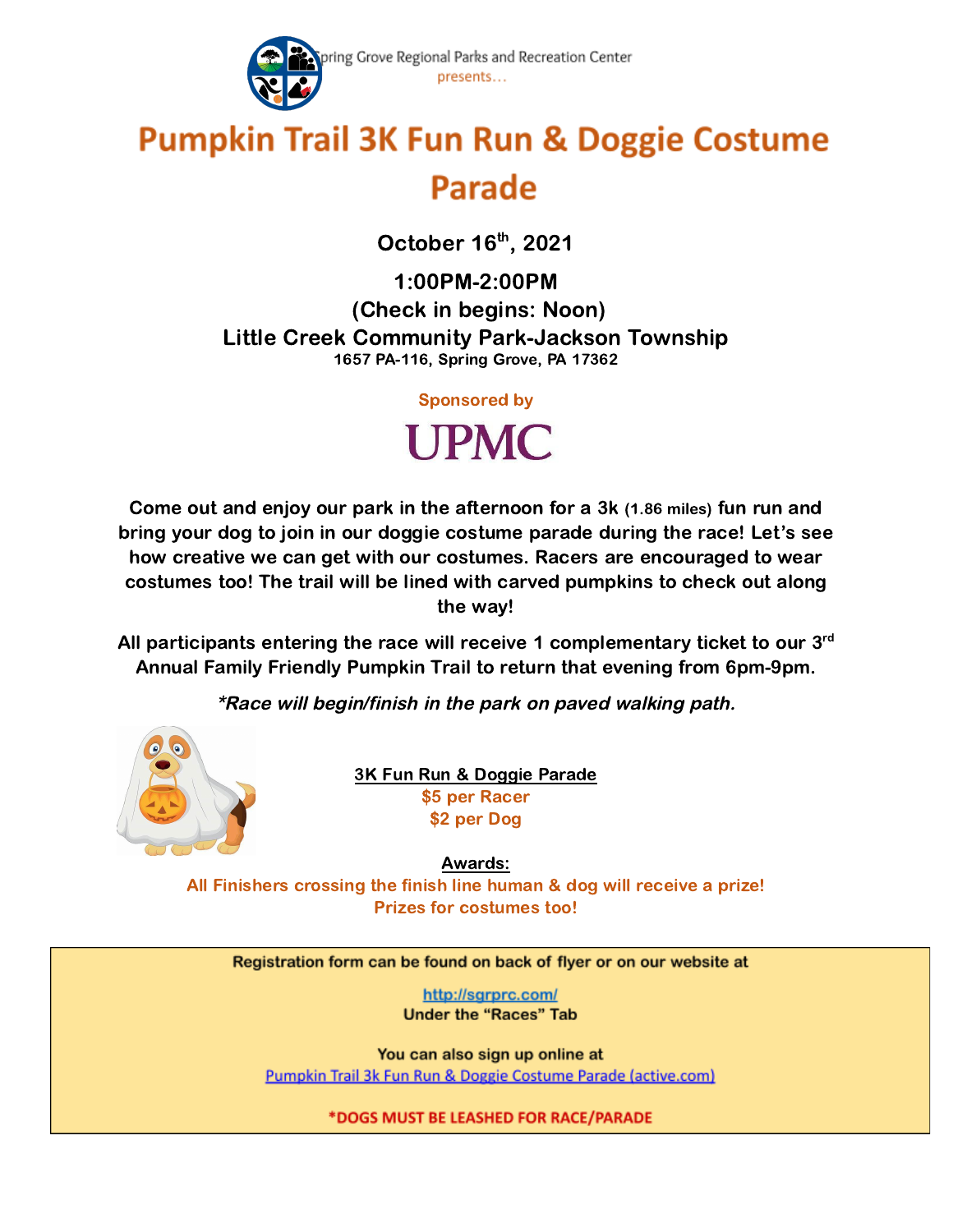## Pumpkin Trail 3K Fun Run & Doggie Costume Parade

Sponsored by:



## REGISTRATION FORM

Mail completed registration form to: Spring Grove Regional Parks and Recreation Center PO Box 349, Spring Grove, PA 17362

| Name:                                                                                                                                                                                                                                                                                                                                                             |                                                                                     |  |
|-------------------------------------------------------------------------------------------------------------------------------------------------------------------------------------------------------------------------------------------------------------------------------------------------------------------------------------------------------------------|-------------------------------------------------------------------------------------|--|
|                                                                                                                                                                                                                                                                                                                                                                   |                                                                                     |  |
|                                                                                                                                                                                                                                                                                                                                                                   |                                                                                     |  |
|                                                                                                                                                                                                                                                                                                                                                                   | <b>RACE OPTIONS</b>                                                                 |  |
|                                                                                                                                                                                                                                                                                                                                                                   | (CHECK ALL THAT YOU ARE REGISTERING FOR)                                            |  |
| 3K Fun Run & Doggie Costume Parade (Check Options)<br>$\Box$ \$5 per Human<br>$\Box$ \$2 per Dog                                                                                                                                                                                                                                                                  |                                                                                     |  |
| Total Registration fee enclosed: \$                                                                                                                                                                                                                                                                                                                               |                                                                                     |  |
| You may pay online at <b>WWW.SEPPTC.COM</b> under make a payment reference the race you are signing up for.                                                                                                                                                                                                                                                       | Cash or Check accepted: Make checks payable to SGRPRC<br>Credit card fees do apply. |  |
|                                                                                                                                                                                                                                                                                                                                                                   |                                                                                     |  |
| Participant Waiver: I fully understand and accept the risks involved in participating in any<br>strenuous activity and I absolve the Spring Grove Regional Parks and Recreation Center<br>and Jackson Township from all liability for any personal injury incurred through my<br>participation in any Spring Grove Regional Parks and Recreation Center sponsored |                                                                                     |  |

**education, exercise, and/or physical activity program.**

| Signature:<br><b>Date:</b> |
|----------------------------|
|                            |

Parent/Guardian Signature if under 18: